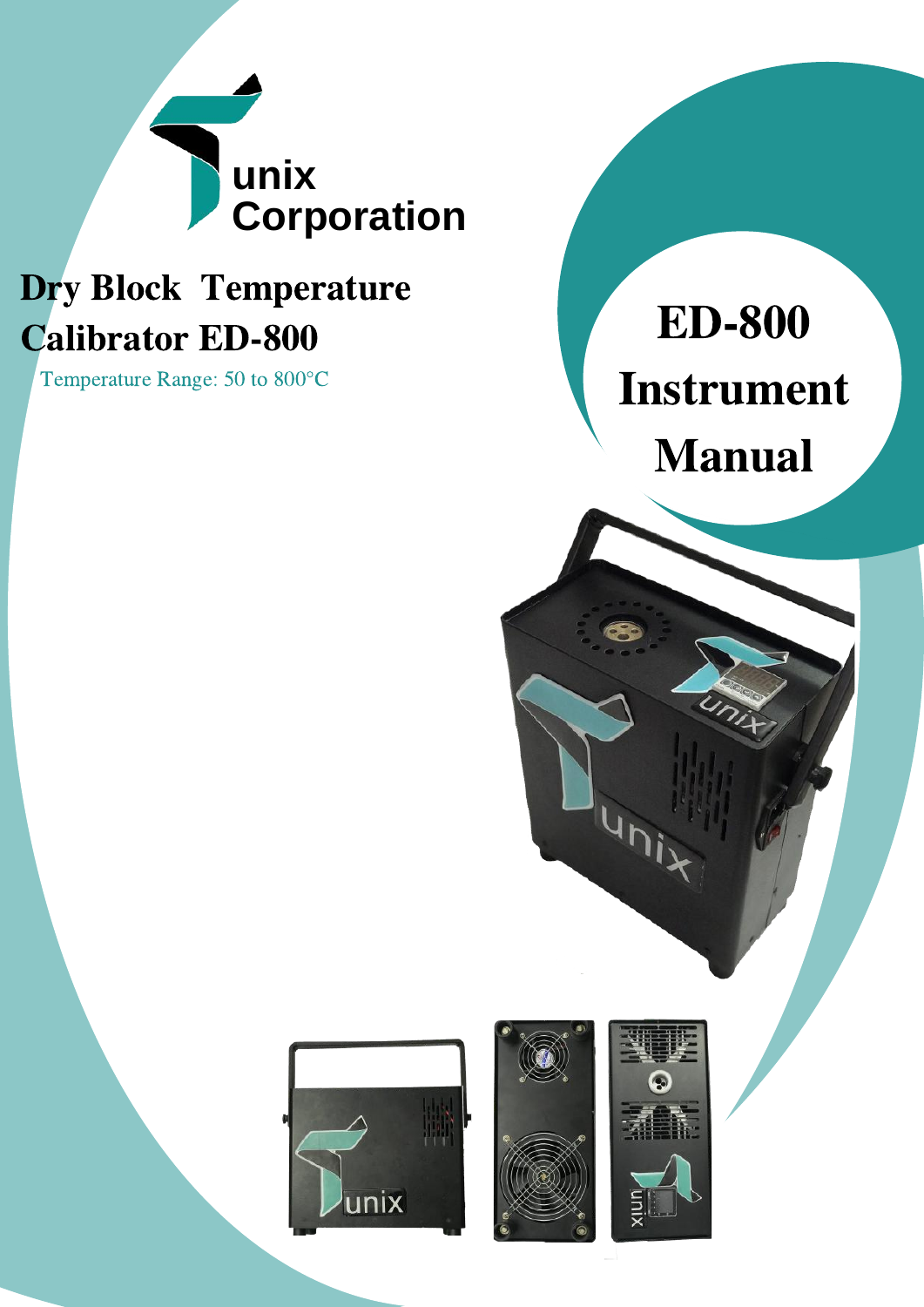#### **TABLE OF CONTENTS**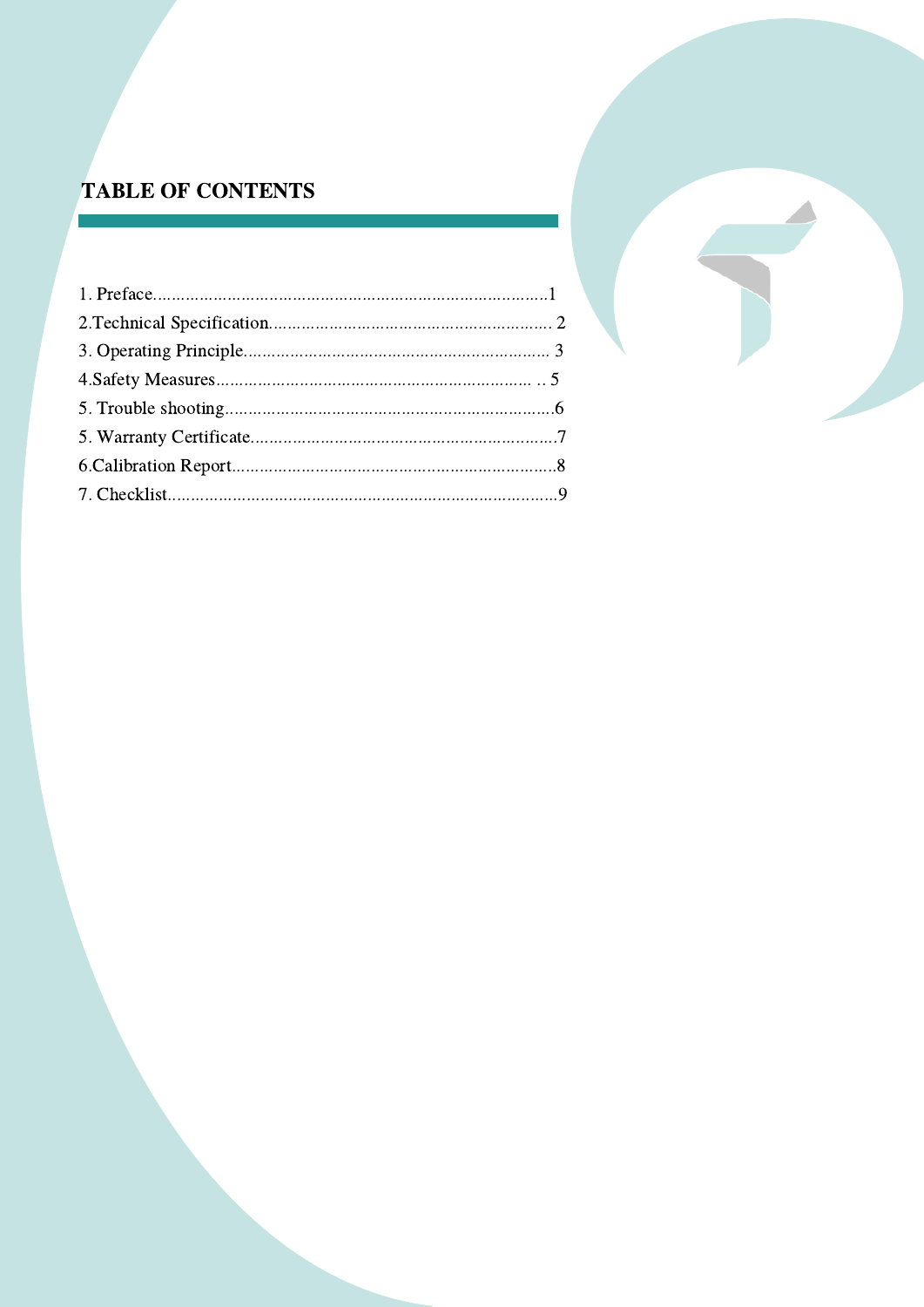#### **PREFACE**

Congratulation on purchase of "Tunix" make Dry block temperature Calibrator Model : ED-800. This instruments is one of the best available in its class. We have taken enough care in designing and manufacturing to give you trouble free performance for longer period. Before starting the instrument, we suggest you to go through the instruction manual.

#### Standared Accessories

Please check for following Standard accessories/Observation

- 1) Product is not physically damaged.
- 2) Operating manual With Warranty certificate
- 3) 1 Insert & 1 Insert Pull out tool.
- 4) Power Chord.
- 5) Carrying Bag.
- 6) Calibration Certificate.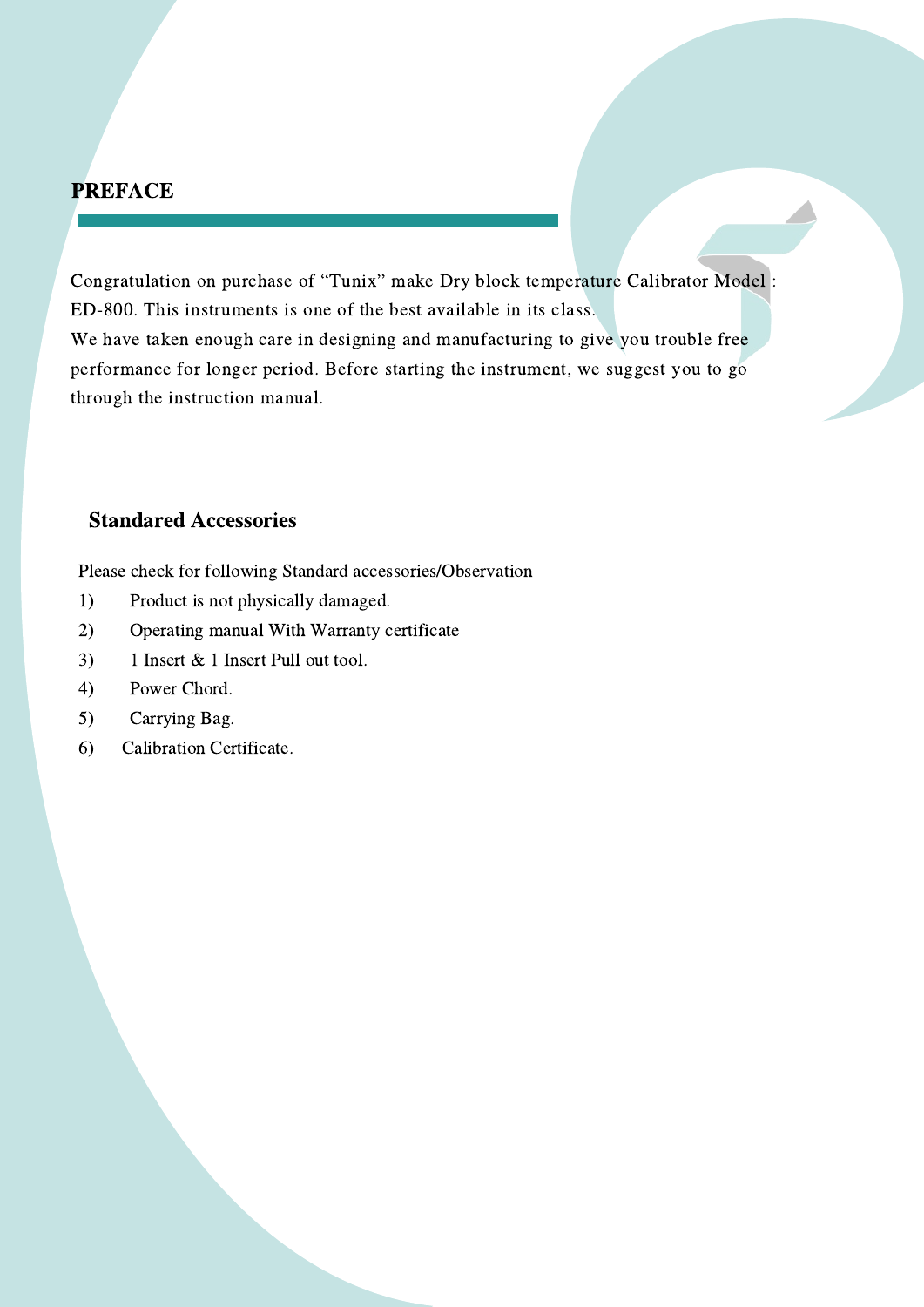#### TECHNICAL SPECIFICATION

- Temperature Range: 50 to 800 ˚C.  $\bullet$
- Resolution: 0.1°C.  $\bullet$
- Control accuracy:  $\pm$  0.1 °C.
- Thermal stability:  $\bullet$

± 0.2 ˚C @800 ˚C (calculated after stabilization time of 10 minutes).

 $\pm$  0.1°C @ 300°C (calculated after stabilization time of 10 minutes).

Thermal Nonuniformity (Radial):  $\bullet$ 

± 0.2 ˚C @500 ˚C (calculated after stabilization time of 10 minutes).

- Stabilization Time/settling time: 10 minutes after set point is achieved  $\bullet$
- Time to reach 50° C to 800°C (30 Minutes)..  $\bullet$
- Power supply: 100-240 VAC @50-60 Hz.  $\bullet$
- Current : 5A  $\bullet$
- Power Consumption: single phase , 1200 Watt maximum  $\bullet$
- Sound: 30 dB  $\bullet$
- Enclosure Metal(SS)  $\bullet$
- Weight: 13 Kg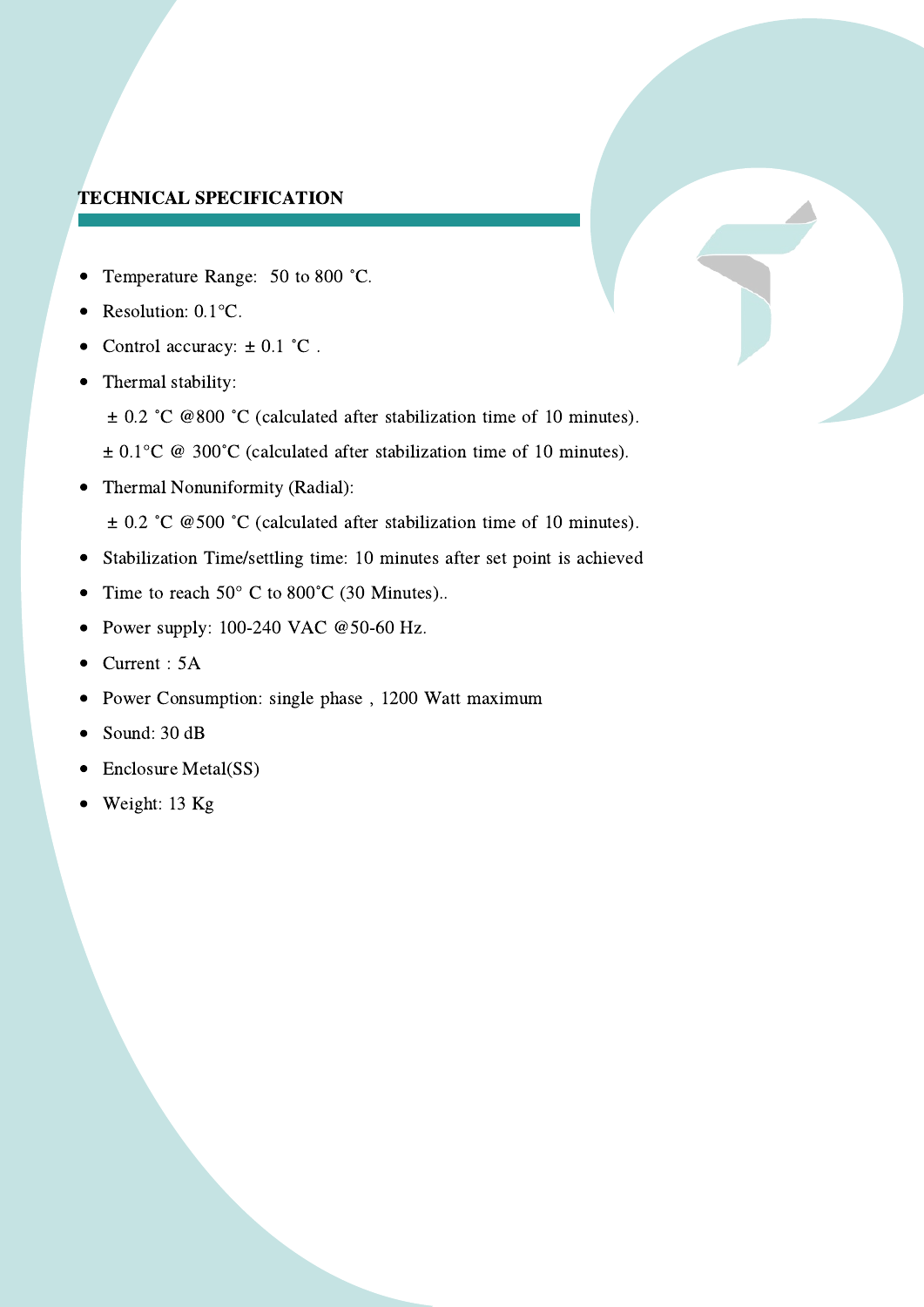#### OPERATING PRINCIPLE

For temperature calibration you require a stable known temperature source. The certainty of the calibration depends on

1) Stability of the source temperature.

2) Uniformity to which the stable temperature is known.

Designed diagram of ED-800 is given below.



As Shown in above diagram, SS block is heated in such a way that a cavity in block has radial as well as axial homogeneous temperature. This temperature is sensed by highly accurate and stable sensor and block temperature is controlled by a PID controller.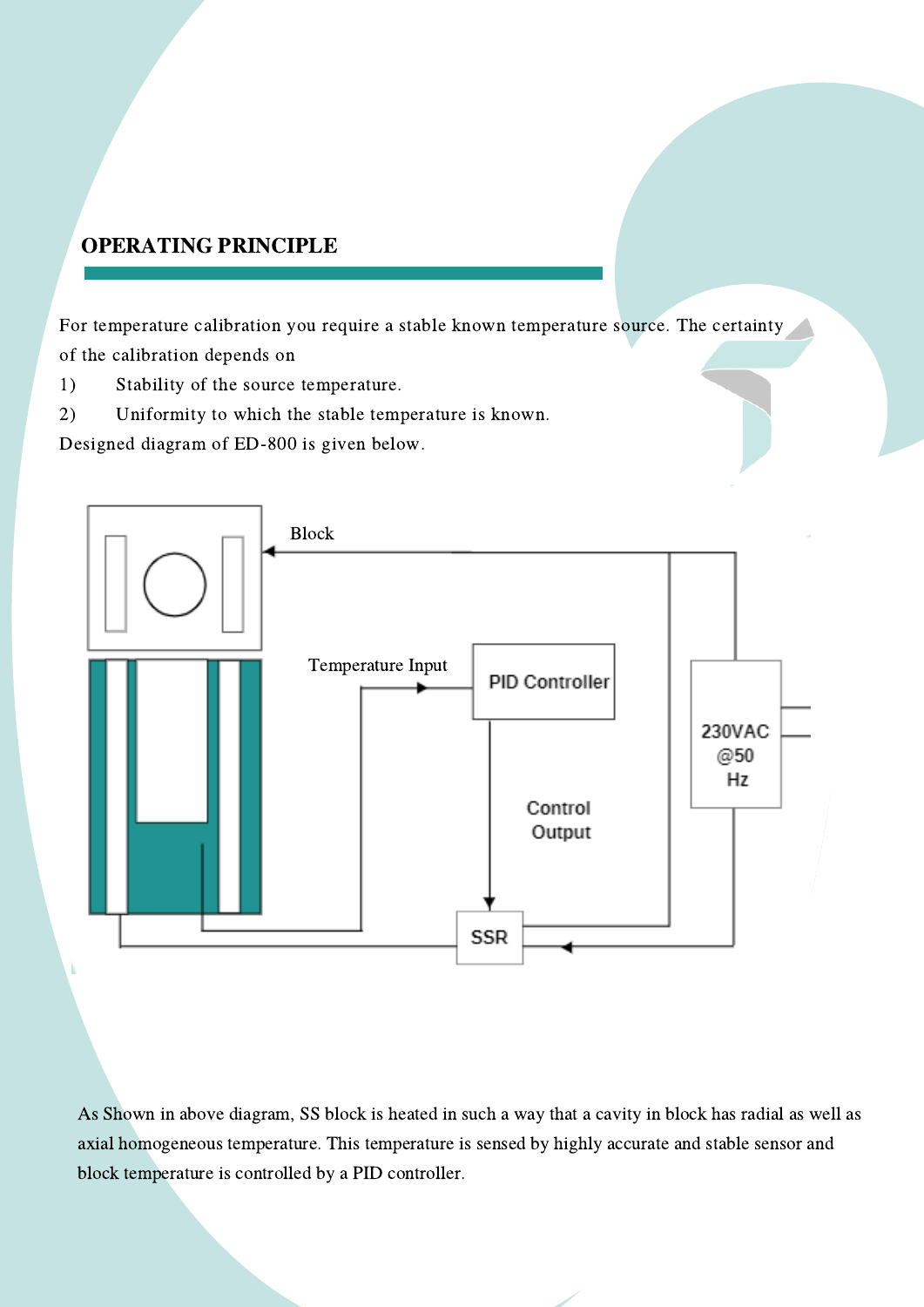#### OPERATING PRINCIPLE

#### IMPORTANT INSTRUCTION FOR OPTIMUM PERFORMANCE

- 1) Use 1 Amp glass fuse as supplied with instrument.
- 2) 3 Pin Plug used should have 5 amp capacity.
- 3) Cooling fan on the buttom are on .This is required to cool the electronics.

Ensure the air passage is not blocked

#### PID Controller

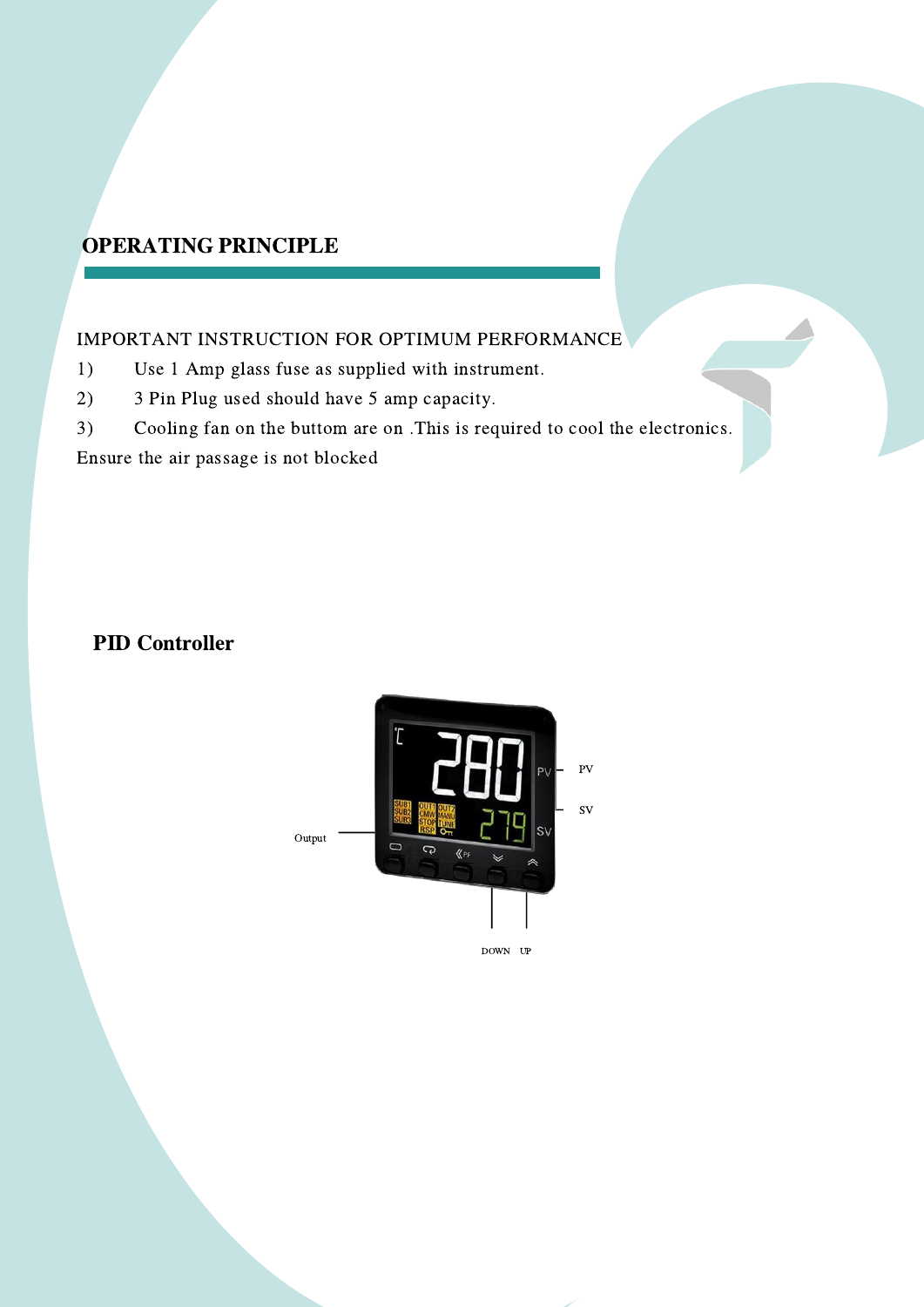#### SAFETY MEASURES

- A 1 Amp Glass fuse is used in the supply line to prevent any problem due to failure of Thermoelectric module. In case of fuse being fused to frequently kindly consult factory.
- In the event of SSR failure temperature gets run away above set value. If it cross the  $\bullet$ set point by more than 800°C. Switch off the power immediately and consult factory.
- Do not temper wiring as it may be safety hazard. $\bullet$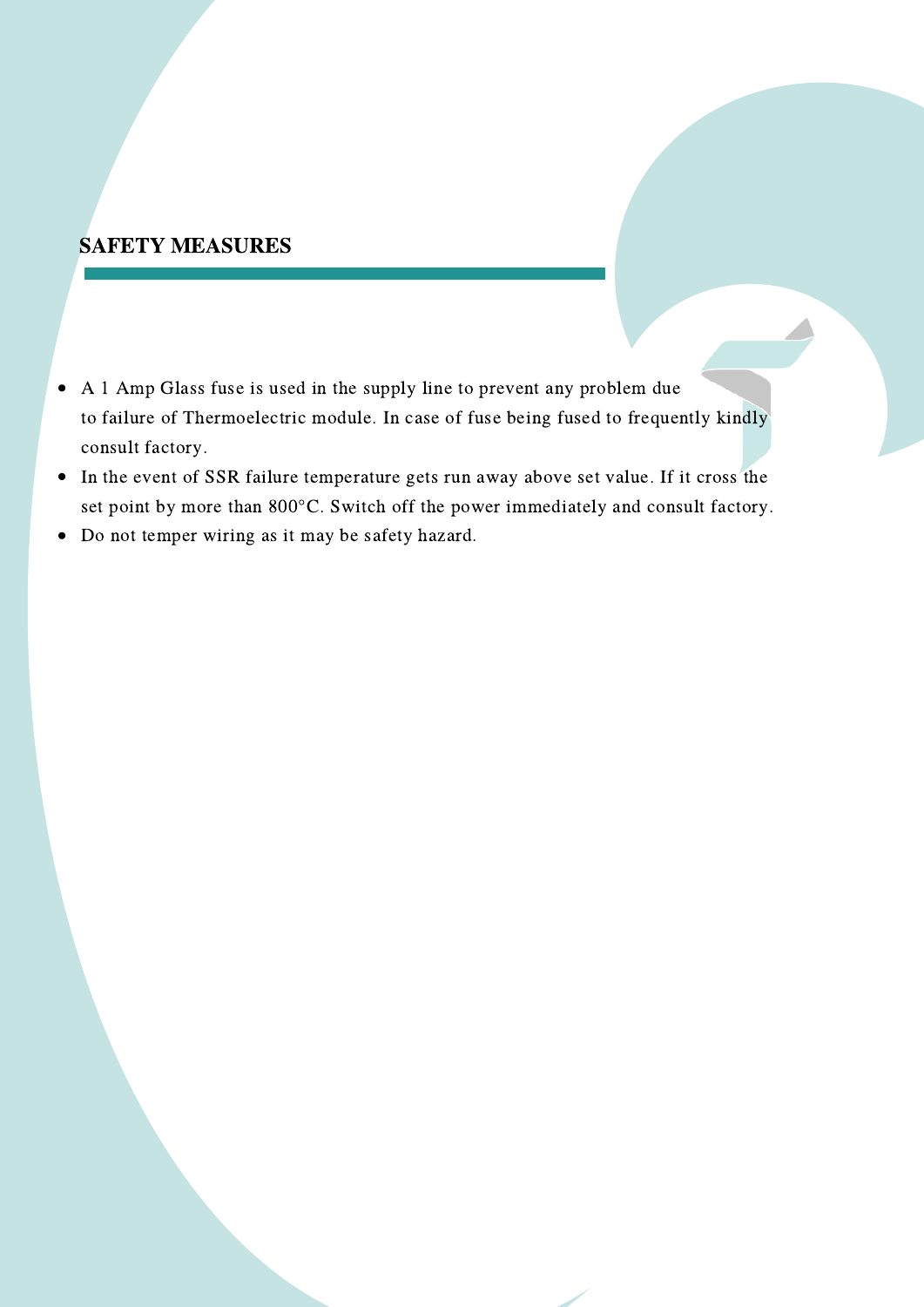## TROUBLE SHOOTING

- 1) Calibrator is not reaching set value.
	- Check mains for full voltage.
	- Check resistance of heater by opening the side cover as per wiring diagram. It should be 168.5 ohm. It not fount in range consult our factory.
- 2) Calibrator temperature is running over.
	- Check terminal 1 &2 of SSR for getting short for ever. If it is short replace it/ Consult factory.
	- Check for correct polarity in your mains plug. Phase should go thru SSR as per design. If phase is not routed thrue SSR It may not control the temperature.
- 3) Calibrator is not not getting on.
	- Check mains.
	- Check fuse.
	- Check tightness of all terminals on controller & main terminal strip.
- 4) Calibrator temperature not getting stable.
	- Check fan at the bottom cover it should be running.
	- Need turning off/On controller.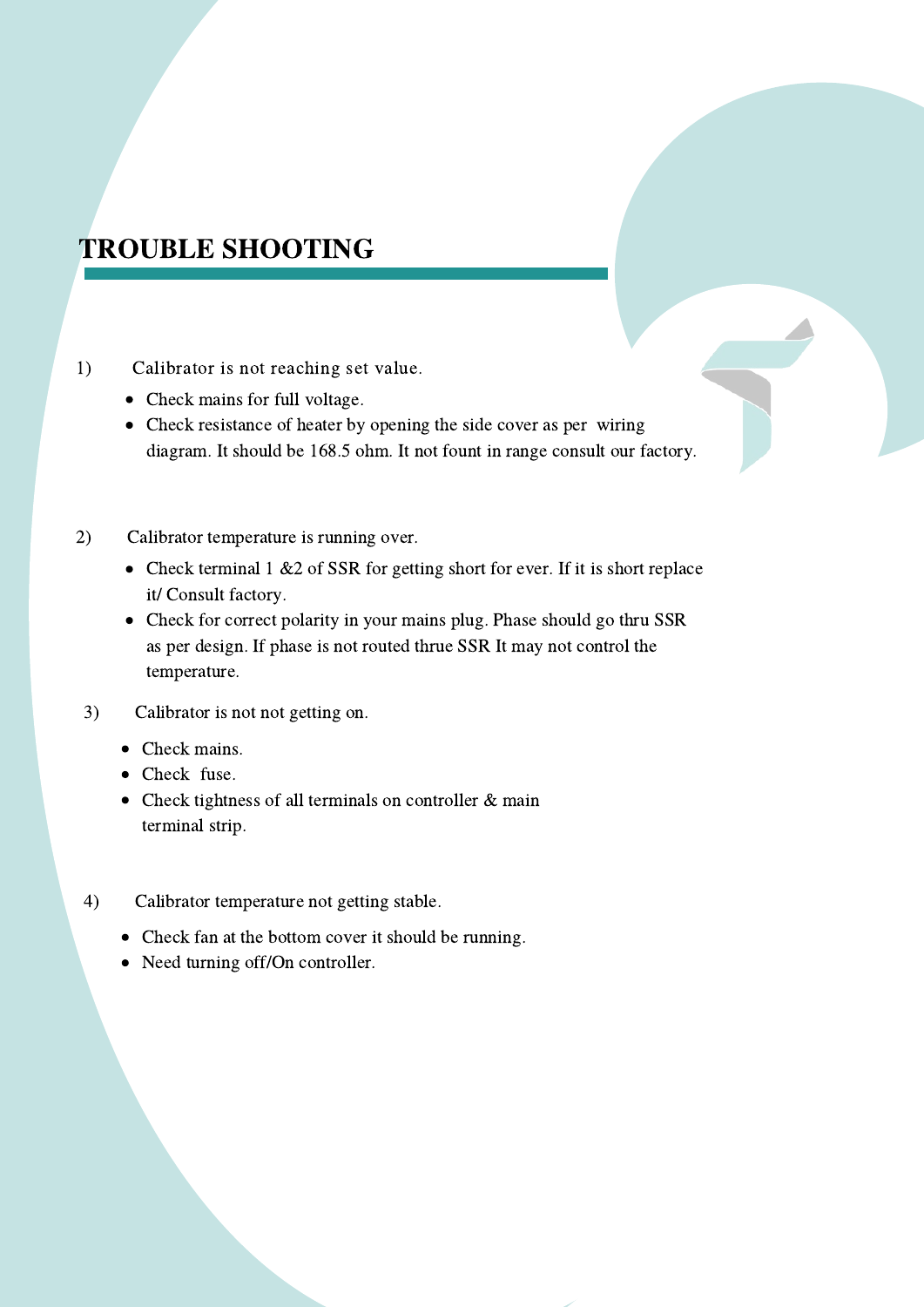## WARRANTY CERTIFICATE

This is certify that, Dry Block Temperature Calibrator Model No. ED-800 having Sr. No.---- ---------------- Date-------- is properly Tested for workmanship. We Certify our Calibrator for satisfactory performance for the period of one year from the date of supply against any manufacturing defect.

Signature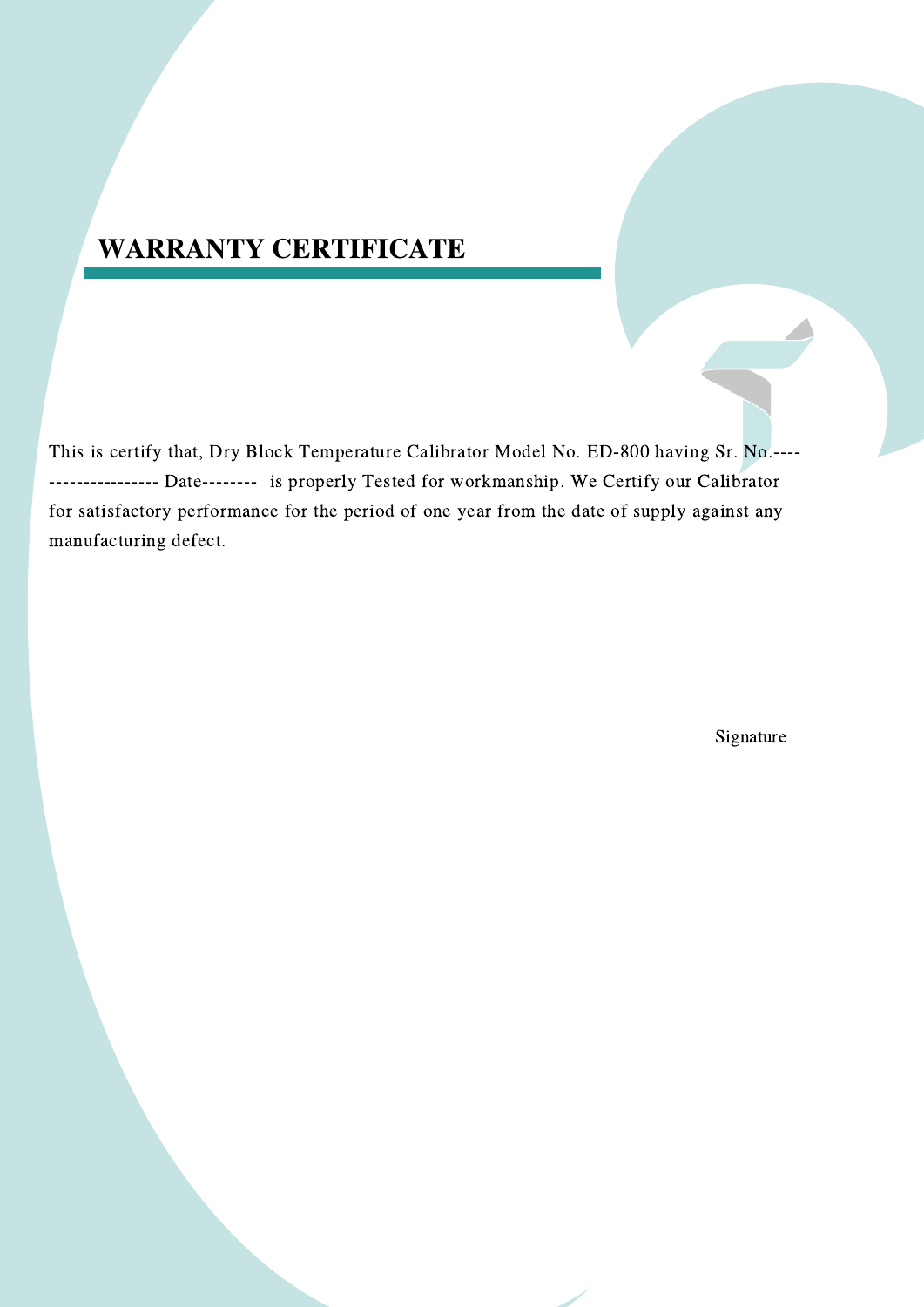## CALIBRATION CERTIFICATE

| Certificate No. |          |
|-----------------|----------|
| Date            |          |
| Model No.       | $ED-800$ |
| Serial No.      |          |

#### Standared reading

| Standared reading on<br>precision Digital Read Out | Reding on temperature Controller<br>after stablization of 10 min | Instability |
|----------------------------------------------------|------------------------------------------------------------------|-------------|
|                                                    |                                                                  |             |
|                                                    |                                                                  |             |
|                                                    |                                                                  |             |

Signature